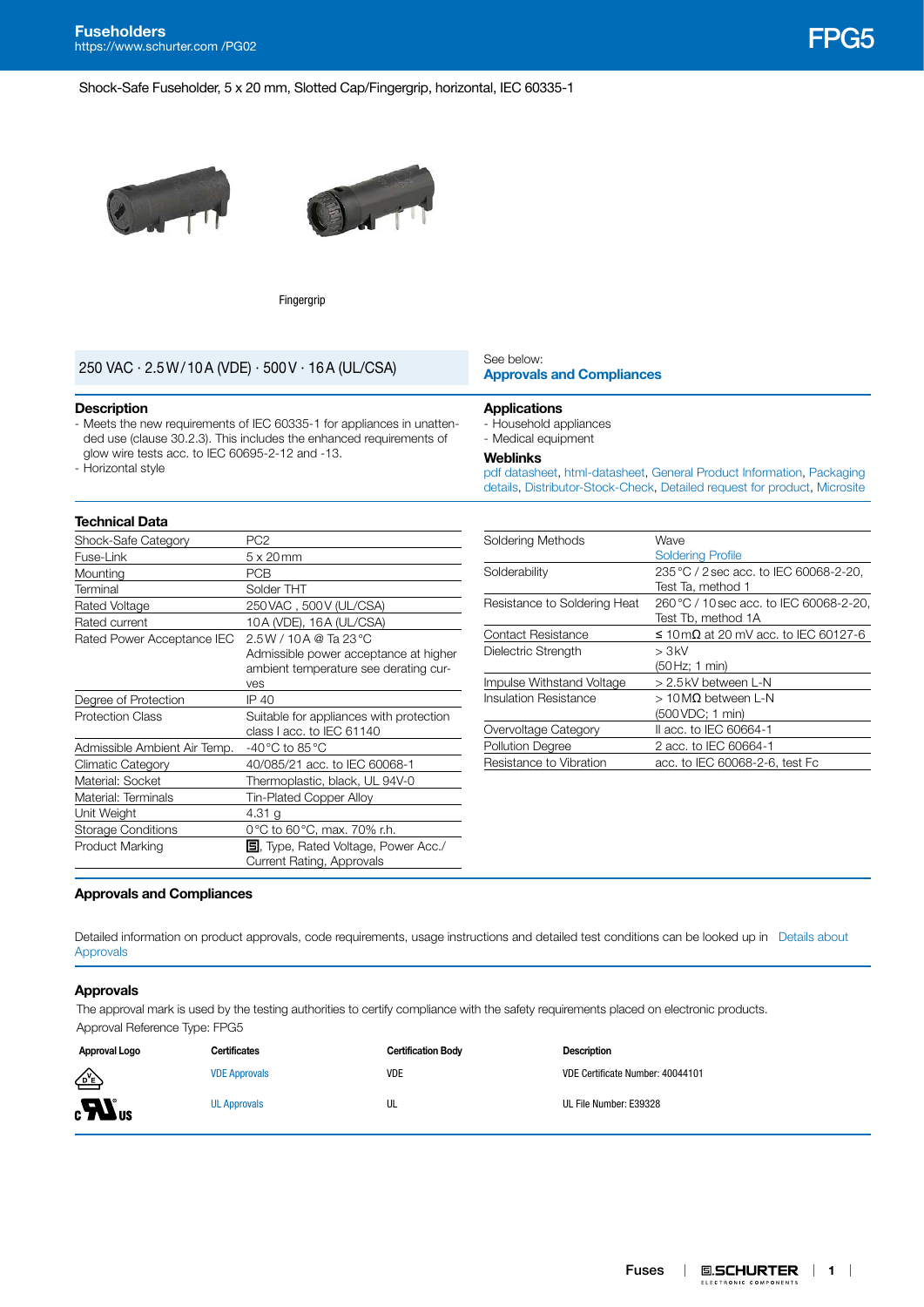**Product standards**

|                              | Product standards that are referenced               |                      |                                                                                                                                                                                                                                 |  |
|------------------------------|-----------------------------------------------------|----------------------|---------------------------------------------------------------------------------------------------------------------------------------------------------------------------------------------------------------------------------|--|
| Organization                 | Design                                              | <b>Standard</b>      | <b>Description</b>                                                                                                                                                                                                              |  |
| <u>IEC</u>                   | Designed according to                               | IEC 60127-6          | Miniature fuses, Part 6, Fuse-holders for miniature fuse-links                                                                                                                                                                  |  |
| ⑩                            | Designed according to                               | UL 4248-1            | Fuseholder general requirements                                                                                                                                                                                                 |  |
| Group                        | Designed according to                               | CSA C22.2 no. 4248.1 | Fuseholder general requirements                                                                                                                                                                                                 |  |
| <b>Application standards</b> |                                                     |                      |                                                                                                                                                                                                                                 |  |
|                              | Application standards where the product can be used |                      |                                                                                                                                                                                                                                 |  |
| Organization                 | Design                                              | <b>Standard</b>      | <b>Description</b>                                                                                                                                                                                                              |  |
| $\underline{\text{IEC}}$     | Designed for applications acc.                      | <b>IEC/UL 60950</b>  | IEC 60950-1 includes the basic requirements for the safety of information<br>technologyequipment.                                                                                                                               |  |
| <u>IEC</u>                   | Designed for applications acc.                      | IEC 60335-1          | Safety of electrical appliances for household and similar purposes. Meets<br>the requirements for appliances in unattended use. This includes the en-<br>hanced requirements of glow wire tests acc. to IEC 60695-2-12 and -13. |  |
| Compliances                  | The product complies with following Guide Lines     |                      |                                                                                                                                                                                                                                 |  |
| Identification               | <b>Details</b>                                      | Initiator            | <b>Description</b>                                                                                                                                                                                                              |  |
| C٤                           | CE declaration of conformity                        | <b>SCHURTER AG</b>   | The CE marking declares that the product complies with the applicable<br>requirements laid down in the harmonisation of Community legislation on<br>its affixing in accordance with EU Regulation 765/2008.                     |  |
| RoHS                         | <b>RoHS</b>                                         | <b>SCHURTER AG</b>   | EU Directive RoHS 2011/65/EU                                                                                                                                                                                                    |  |
| €                            | <b>China RoHS</b>                                   | <b>SCHURTER AG</b>   | The law SJ / T 11363-2006 (China RoHS) has been in force since 1 March<br>2007. It is similar to the EU directive RoHS.                                                                                                         |  |
| <b>REACH</b>                 | <b>REACH</b>                                        | <b>SCHURTER AG</b>   | On 1 June 2007, Regulation (EC) No 1907/2006 on the Registration,<br>Evaluation, Authorization and Restriction of Chemicals 1 (abbreviated as<br>"REACH") entered into force.                                                   |  |
|                              | White paperGlow wire test                           | <b>SCHURTER AG</b>   | Meets the glow wire test acc. IEC 60335-1 edition 4                                                                                                                                                                             |  |
| Dimension [mm]               |                                                     | $-$ 32 mm            |                                                                                                                                                                                                                                 |  |





Variant Fingergrip 3101.0055 / Connector tinned

Variant 3101.0050



Drilling diagram